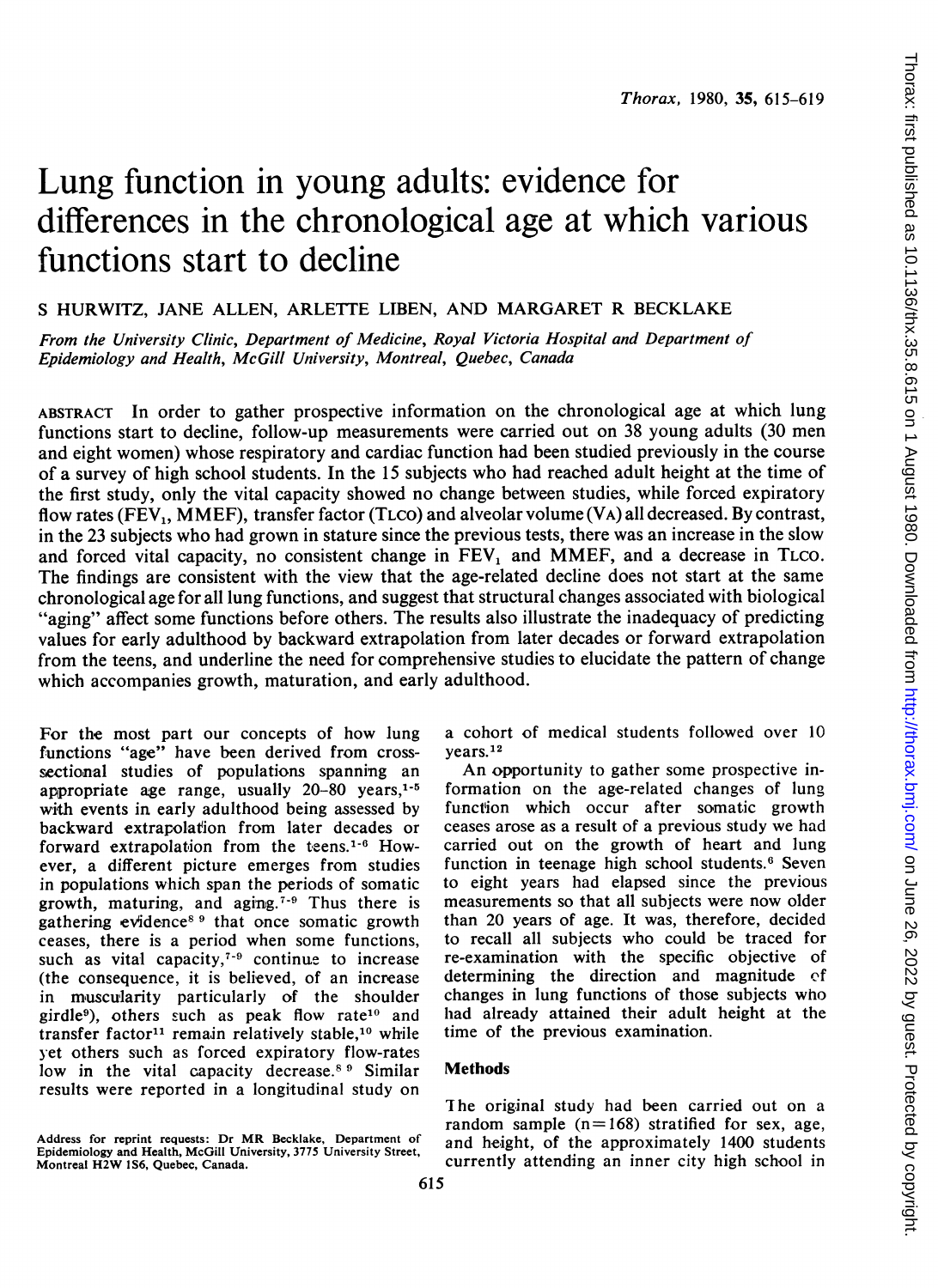Montreal.<sup>6</sup> One hundred and fifteen of the original sample were traced through the last address available in the school records and 18 of these had moved from Montreal; 39 attended for follow-up measurements. One subject who had developed asthma since leaving school was subsequently excluded, leaving 38 in the final analysis. The lung function results of these 38 subjects at the time of the first study were not different from those of the remainder of the original sample of the same sex, age, and height.

Subjects were examined by a respiratory symptom questionnaire, based on the British Medical Research Council questionnaire of 1966, and the following lung function tests: spirometry on a Stead-Wells spirometer, for measurement of inspired vital capacity (VCI), forced expiratory vital capacity (FVC), forced expiratory volume in one second  $(FEV_1)$ , and maximal mid-expiratory flow rate (MMEF); single breath test for CO diffusion (TLCO) calculated from Krogh's diffusion constant (K) and the alveolar volume (VA). Since our objective was comparison of the individual's results over time, we used exactly the same apparatus, calibrated in exactly the same way, and subjects performed the same number of tests in the same sequence, and followed the same procedures as before.<sup>6</sup> To assess the possible effect of betweenreader differences in spirometry analysis,<sup>13</sup> the technician who carried out the present tests reanalysed a set of 10 tracings from the original series-the mean and standard deviation of differences for FVC,  $FEV_1$ , and MMEF, respectively, 0.00 1 ( $\pm$ 0.03), 0.00 1 ( $\pm$ 0.04) and  $-0.06$  1/s ( $\pm 0.15$ ), were minimal.

For the purposes of data analysis, subjects were divided into those who had not grown in height since the first study (group A: difference in height between tests  $\langle 2.5 \text{cm} \rangle$  and those who had (group B: difference in height between tests  $>2.5$  cm). This criterion was selected to include the greatest decrease in height recorded  $(-2$  cm) and presumably reflects errors in the measurement of height. Only those subjects who had not changed in height (group A) are relevant to the objective of the present study, which was to record changes in lung function once adult height has been achieved. However, results on subjects who had grown provided a check on procedure and measurement techniques, small changes of which may well have occurred over time despite our efforts to ensure comparability. Mean, standard error and  $t$  statistic (mean/SE) were calculated for differences in lung functions between studies for groups A and

#### **Results**

Table 1 Mean changes in body characteristics and lung functions between first and second studies in subjects who had not grown in height since first study (groupA) and subjects who had (group B)

|                                                                     | Jane Allen, Arlette Liben, and Margaret R Becklakes                                                                                                                                                                                                                                                                                                                                                                                                                                                                                                                                                                                                                                                                                                                                                                                                                                                                                                                                                         |                                                                                                                                                                                                                   |             |
|---------------------------------------------------------------------|-------------------------------------------------------------------------------------------------------------------------------------------------------------------------------------------------------------------------------------------------------------------------------------------------------------------------------------------------------------------------------------------------------------------------------------------------------------------------------------------------------------------------------------------------------------------------------------------------------------------------------------------------------------------------------------------------------------------------------------------------------------------------------------------------------------------------------------------------------------------------------------------------------------------------------------------------------------------------------------------------------------|-------------------------------------------------------------------------------------------------------------------------------------------------------------------------------------------------------------------|-------------|
|                                                                     | B separately, and p values were multiplied by<br>six, the number of $t$ statistics calculated for each $p$<br>group (Bonferroni adjustment). No adjustment<br>was made for interdependence of tests.                                                                                                                                                                                                                                                                                                                                                                                                                                                                                                                                                                                                                                                                                                                                                                                                        |                                                                                                                                                                                                                   | w<br>ಠ      |
| <b>Results</b>                                                      |                                                                                                                                                                                                                                                                                                                                                                                                                                                                                                                                                                                                                                                                                                                                                                                                                                                                                                                                                                                                             |                                                                                                                                                                                                                   | 88          |
|                                                                     | Questionnaire data indicated a low prevalence.<br>of symptoms evenly distributed between groups.<br>A and B. No subjects reported cough, two spugn<br>tum, five dyspnoea on exertion, and sever<br>wheezing. Two men, one in each group, were<br>currently engaged in occupations with a potential<br>respiratory hazard (machine operator in a yarm<br>mill, construction worker). Somewhat more than<br>half the subjects $(9/15$ in group A and $11/23$ ing<br>group B) were current smokers.<br>Mean changes in the lung functions between<br>the first and second studies are shown for the<br>two groups in table 1. In boys who, for the<br>purposes of the present study, were considered<br>not to have grown between tests (group $A\$ _{\mathbb{C}}^{\mathbb{C}}<br>there was on average a small increase in $VC+$<br>and a small decrease in FVC, MMEF, and V $\bigotimes$<br>but these changes were not significant. However<br>$FEV1$ and TLCO did show a significant decrease $\overline{S}$ | By contrast, in boys who had grown since the                                                                                                                                                                      |             |
|                                                                     | previous measurements (group B), there were<br>significant increases of VCI and FVC of applying proximately 0.9 while the changes in all other                                                                                                                                                                                                                                                                                                                                                                                                                                                                                                                                                                                                                                                                                                                                                                                                                                                              |                                                                                                                                                                                                                   |             |
| subjects who had (group B)                                          | Table 1 Mean changes in body characteristics and lung<br>functions between first and second studies in subjects wh $\overline{Q}$<br>had not grown in height since first study (groupA) and                                                                                                                                                                                                                                                                                                                                                                                                                                                                                                                                                                                                                                                                                                                                                                                                                 |                                                                                                                                                                                                                   |             |
| and lung functions                                                  | Body characteristics Mean change since first study (range or SE)                                                                                                                                                                                                                                                                                                                                                                                                                                                                                                                                                                                                                                                                                                                                                                                                                                                                                                                                            |                                                                                                                                                                                                                   | <u>iooi</u> |
|                                                                     | Group A                                                                                                                                                                                                                                                                                                                                                                                                                                                                                                                                                                                                                                                                                                                                                                                                                                                                                                                                                                                                     | Group B                                                                                                                                                                                                           |             |
| Boys<br>Age (yr)<br>Height (cm)<br>Weight (kg)<br>VCI(I)<br>FVC(l)  | $n=11$<br>$+7.0$<br>$+1.5$<br>$+3.4$ (-14.0 to +13.8)<br>$+0.13$<br>(0.12)<br>—0∙19<br>(0.10)                                                                                                                                                                                                                                                                                                                                                                                                                                                                                                                                                                                                                                                                                                                                                                                                                                                                                                               | $n = 19$<br>$(6.4 \text{ to } 8.8)$ $+ 7.0$ $(6.6 \text{ to } 7.8)$ $=$<br>$(-4 \text{ to } +2.5)$ $+ 7.9$ $(2.7 \text{ to } 25.0)$<br>$+11.4(-9.4 \text{ to } 23.0)$<br>$+0.89(0.21)$ *<br>$+0.90$<br>$(0.18)$ * | ā<br>Só     |
| $FEV1$ (l)<br>MMEF (l/s)<br>$T_{\text{LCO}}(ml/mm/min)$ †<br>VA (I) | $(0.11)^*$<br>$-0.31$<br>−0.51<br>(0.23)<br>- 64<br>$(1.3)^*$<br>$-0.88$<br>(0.45)                                                                                                                                                                                                                                                                                                                                                                                                                                                                                                                                                                                                                                                                                                                                                                                                                                                                                                                          | $+0.32$<br>(0.17)<br>—0∙18<br>(0.65)<br>$-1.1$<br>(2.0)<br>$+0.33$                                                                                                                                                | 22          |
|                                                                     |                                                                                                                                                                                                                                                                                                                                                                                                                                                                                                                                                                                                                                                                                                                                                                                                                                                                                                                                                                                                             | (1.3)                                                                                                                                                                                                             | ड्          |
| Girls<br>Age (yr)<br>Height (cm)<br>Weight (kg)                     | $n=4$<br>$+6.9$<br>$(6.5 \text{ to } 7.8)$<br>$+0.1$<br>$(-1.3 \text{ to } +.7)$<br>$+2.5$<br>$(-5$ to $+5.2)$                                                                                                                                                                                                                                                                                                                                                                                                                                                                                                                                                                                                                                                                                                                                                                                                                                                                                              | $n=4$<br>$+7.5$<br>$(6.6 \text{ to } 8.8)$<br>$+5.3$<br>$(3.0 \text{ to } 9.5)$                                                                                                                                   | ane.        |
| VCI (1)<br>FVC(1)<br>$FEV1$ (l)                                     | $+0.12$<br>(0.16)<br>−0∙11<br>(0.11)<br>−0∙46<br>$(0.09)$ *                                                                                                                                                                                                                                                                                                                                                                                                                                                                                                                                                                                                                                                                                                                                                                                                                                                                                                                                                 | $+5.1$ (-0.8 to $+16.5$ )<br>$+0.24$<br>(0.18)<br>$+0.07$<br>(0.16)<br>$+0.07$<br>(0.16)                                                                                                                          | ⊻           |
| MMEF(1/s)<br>$T_{LCO}(ml/mm/min)$ †<br>Va (l)                       | $-0.75$<br>$(0.10)$ *<br>$-1.8$<br>(2.6)<br>$-0.35$<br>(0.29)                                                                                                                                                                                                                                                                                                                                                                                                                                                                                                                                                                                                                                                                                                                                                                                                                                                                                                                                               | $+0.09$<br>(0.31)<br>$-5.3$<br>(1.5)<br>+0.06<br>(0.40)                                                                                                                                                           | otected     |
|                                                                     | *<0.05 (calculated using the Bonferroni adjustment, see text).                                                                                                                                                                                                                                                                                                                                                                                                                                                                                                                                                                                                                                                                                                                                                                                                                                                                                                                                              |                                                                                                                                                                                                                   | হ           |
|                                                                     |                                                                                                                                                                                                                                                                                                                                                                                                                                                                                                                                                                                                                                                                                                                                                                                                                                                                                                                                                                                                             |                                                                                                                                                                                                                   |             |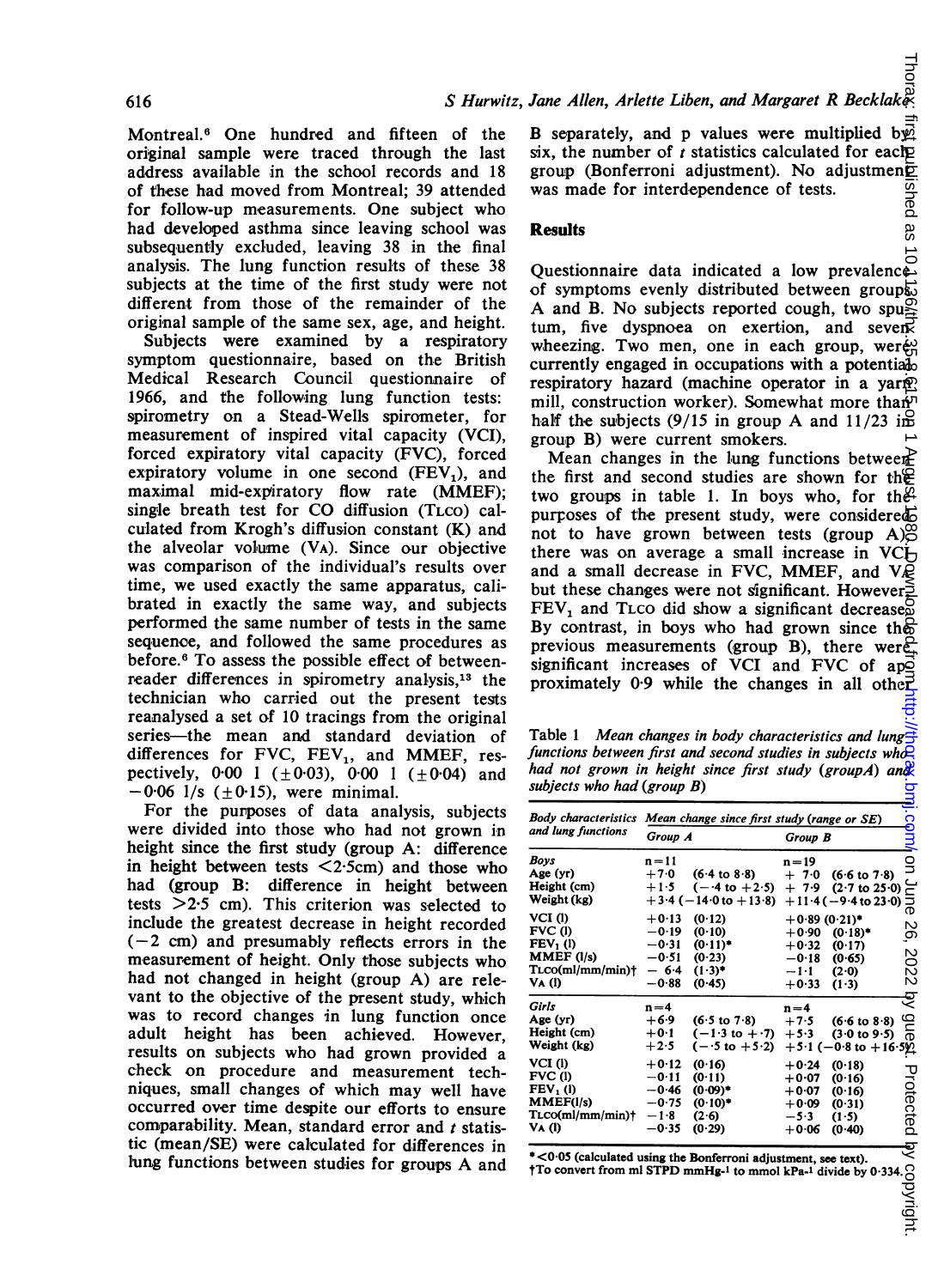Table 2 Lung functions (mean, SA) at the second study with subjects divided into those who had not grown in height (group A) and those who had (group B)

| Body charac-<br>teristics and<br>lung function | Boys       |            |            | Girls      |  |
|------------------------------------------------|------------|------------|------------|------------|--|
|                                                | Group A    | Group B    | Group A    | Group B    |  |
| Number                                         | 11         | 19         | 4          | 4          |  |
| Age (yr)                                       | 25.2(0.39) | 22.8(0.34) | 24.6(1.1)  | 21.6(0.25) |  |
| Height (cm)                                    | 174.8(1.7) | 174.3(1.8) | 159.8(0.9) | 159.8(1.4) |  |
| Weight (kg)                                    | 74.3(3.3)  | 73.1(2.2)  | 54.4(2.8)  | 52.8(3.5)  |  |
| VCI(I)                                         | 4.95(0.22) | 4.92(0.21) | 3.31(0.23) | 3.29(0.18) |  |
| FCV(I)                                         | 5.12(0.21) | 5.15(0.22) | 3.37(0.27) | 3.39(0.19) |  |
| $FEV1$ (l)                                     | 4.23(0.19) | 4.08(0.21) | 2.55(0.09) | 2.93(0.18) |  |
| MMEF (l/s)<br><b>TLCO</b>                      | 4.56(0.33) | 4.11(0.25) | 2.57(0.16) | 3.44(0.40) |  |
| (ml/mm/min*) $25.5$ (1.4)                      |            | 26.5(1.4)  | 17.6(3.8)  | 14.8(0.70) |  |
| VA (l)                                         | 5.76(0.94) | 5.79(0.92) | 4.17(0.71) | 4.14(0.40) |  |

\* To convert from ml STPD mm Hg-i to mmol <sup>k</sup> Pa-l, divide by 0-334

measurements were small and not statistically significant. The pattern of change was similar in the girls.

The numerical data from table 1 are shown graphically in the figure in which measurements for individual subjects at first study are plotted against measurements at second study. For group A (open circles) it is only in the panel for VCI that points are equally distributed about the line of identity; for FVC approximately one-third only lie on or above the line, while for all other panels almost all points fell below the line of identity. The contrast with group B subjects (solid circles) is evident in all panels including ILCO though for this panel both open and closed circles straddle the line of identity; nevertheless the open circles are distributed preferentially below this line. From table 2 it can be seen that at the time of the second study the mean values for the two groups were comparable for the body characteristics usually used to predict lung functions (height and weight) as well as for all the lung functions. In other words, group B subjects, who were first studied at a younger age and who therefore had grown more in height between tests, had become comparable to group A subjects not only in respect of body stature, but also in respect of lung functions.

## **Discussion**

These findings provide further evidence that once adult height is reached, there are differences in the chronological age at which lung functions start to decline, and our findings are compatible with the view that vital capacity remains stable over an age span when forced expiratory flow rates (particularly those dependent on flow at low lung volumes) and the transfer factor have already started to decrease.

The evidence we advance is based on a comparison of the pattern of change over time in one lung function test vis à vis others in individuals identified by an independent characteristic-namely, failure to increase in height



Figure Lung function at the time of the first study and at the time of the<br>second study in grown between studies<br>30 (group  $A$ : open  $\begin{array}{cc}\n\bullet^{\circ} & \text{circless} \\
\bullet^{\circ} & \text{who had (group B:})\n\end{array}$ closed circles).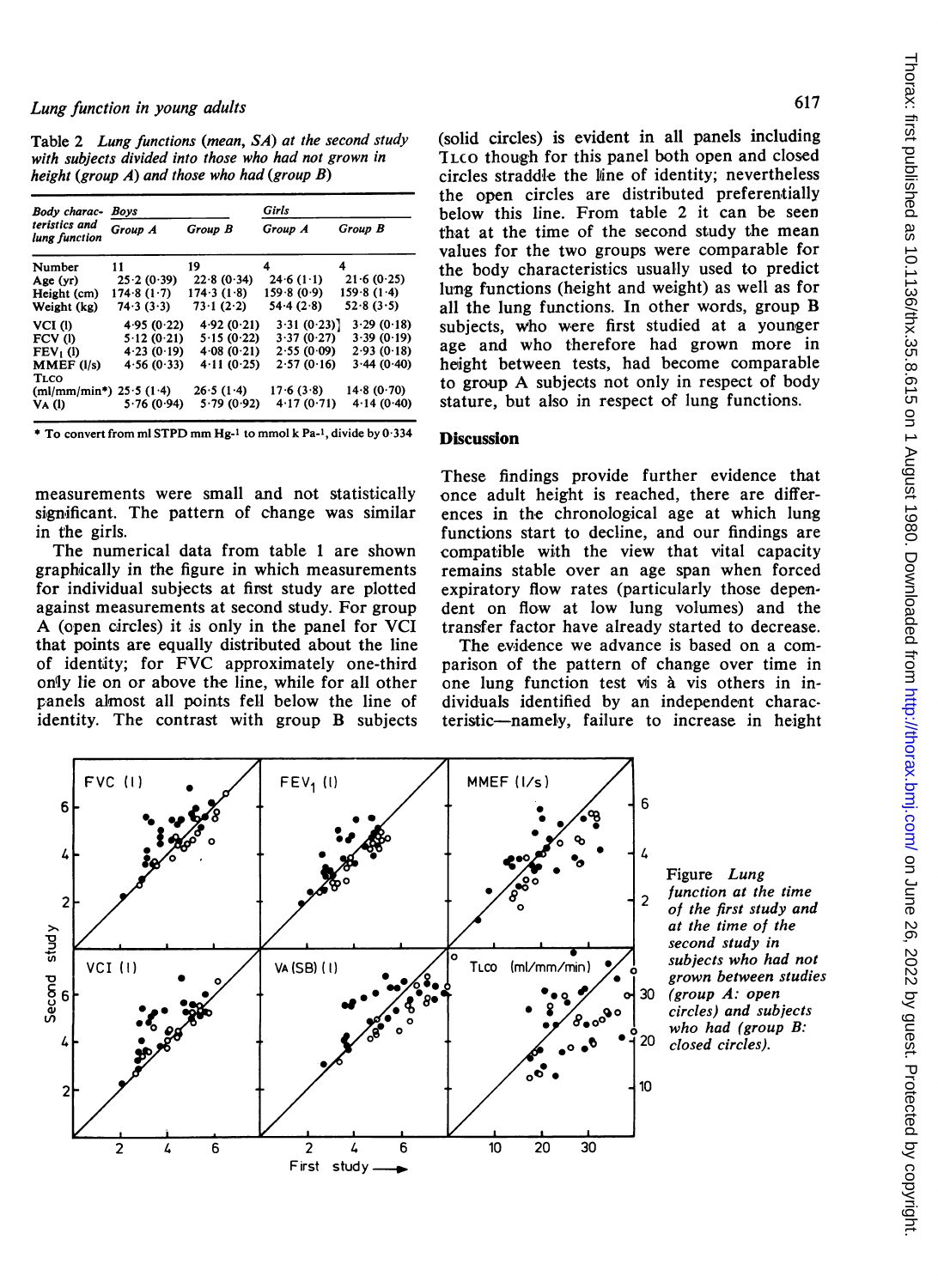over the study period (group A). We also confirmed that this pattern was different from that in subjects who grew (group B), thereby diminishing the likelihood that the changes observed were solely the result of unsuspected changes in methodology. Smoking in all likelihood modified the changes over time but since equal proportions in groups A and B were current smokers, between-group differences in pattern of change should be valid. Furthermore, scrutiny of individual results did not reveal obvious differences between smokers and non-smokers. Finally, it is evident that the students we examined were not a planned sample of the group originally studied. However, since we were able to establish that when first examined their lung functions (the characteristics under study) were comparable to those of the original group of the same sex, age, and height, there is no reason to believe that the pattern of growth and maturation of these characteristics (a natural biological event) would have been essentially different in character or even in degree from those of the original sample not re-examined.

We did not show an increase in VC in the early twenties, in keeping with the original nineteenth century data of Hutchinson,<sup>14</sup> as well as with some of the earlier twentieth century data.'5 However, more recent data including two major cross-sectional studies<sup>8</sup> 9 and a recent one of our own concentrating on early adulthood<sup>16</sup> as well as the medical student cohort study,<sup>12</sup> all report a definite increase in this measurement in men (less evident in women) in the early twenties-that is, at an age when presumably somatic height has reached a stable level. This increase, associated with a weight increase, has been attributed to muscular development.9 In the present study, we may have missed this trend in the seven to eight years between measurements.

By contrast with the VCI and FVC, the forced expiratory flow rates, FEV<sub>1</sub> and MMEF, showed a decline over the same period of time in our study, an observation in keeping with the reported cross-sectional data.8 <sup>9</sup> <sup>16</sup> However, in these studies as well as in the present study, volume was recorded at the mouth, not using a body plethysmograph, and thus we cannot exclude the possibility of intrathoracic gas compression contributing to, or perhaps accounting entirely for, the observed decline in forced expiratory flow rates, particularly if significant muscular development takes place in the early twenties.<sup>16</sup> Alternatively, the decline may indeed

be attributable to the onset of phenomena associated with biological "aging."

The decline in TLCO we observed is in keeping with the findings in the medical student coho $\overline{\mathbf{A}}$ study,<sup>12</sup> but contrasts with the findings in two cross-sectional studies where age-related changes in TLCO were not evident before the thirties.<sup>11</sup><sup>17</sup> It is more difficult to exclude the influence  $\Theta$ technical factors in the measurement of  $T<sub>L</sub>$ than, for instance, in the measurement of  $V\bar{\mathbb{Q}}$ indeed in the second follow-up of the medic $\overline{a}$ student cohort (average age 28 years) this measurement had again increased.<sup>12</sup> In our study, the fall in TLCO was the consequence of  $\ddot{\hat{\phi}}$ decline in K as well as  $V_A$  measured by the single breath helium dilution as part of the measurement. In the absence of plethysmographic measurements, it is not possible  $\mathbb{B}$ determine whether this decline in  $V_A$  represents a true decline in inthrathoracic gas volume or,  $\overline{dS}$ appears more likely, a decline in communicating lung volume, a possible concomitant of the increase in the level of airway closure known  $t\ddot{q}$ occur between the teens and the twenties.18

on Groen By growth Protected by Groen By Copyright. Published as 10.1131 published as 10.1136. August 1980. Downloaded from the 1136. First published as 10.1130. Downloaded from the 1980. Downloaded from the 1980. Download The present results reinforce the point made previously by ourselves<sup>1 6</sup> and others<sup>9 19</sup> that simple linear regressions on age are inaccura $\mathbb{\mathbb{R}}$ for predicting values for the young adult and highlight the need for further study to define the changes associated with growth and maturation as well as early "aging" of lung functions.  $\overrightarrow{H}$ addition because the changes are not the same. for all lung functions, the range of measurements for study should be at least as comprehensive as used in our study. Thus lung volume measurements should be included, preferably using body plethysmography, in addition to static and dynamic lung volumes and transfer factors Indeed the development of accurate prediction formulae for young adulthood has more than theoretical importance not only for routine lung function laboratories where the young and healthy are now far more frequently examined particularly in relation to occupation,<sup>9</sup> but also, because of increasing attention directed  $t_{\mathcal{R}}$ changes in lung function in early adulthood as  $\ddot{a}$ reflection of earlier childhood events,<sup>20</sup> or as  $\frac{1}{2}$  or detection of future health problems.<sup>1</sup> predictor of future health problems.<sup>1</sup> 등

This study was supported by the Medicall Research Council (MRC) of Canada, and MRB is an MRC Associate. We are also much indebte $\underline{\phi}$ to Heberto Ghezzo for help in data analysis. The data were presented in abstract form at the annual meeting of the Canadian Society of Clinical Investigation<sup>21</sup> in February 1979.